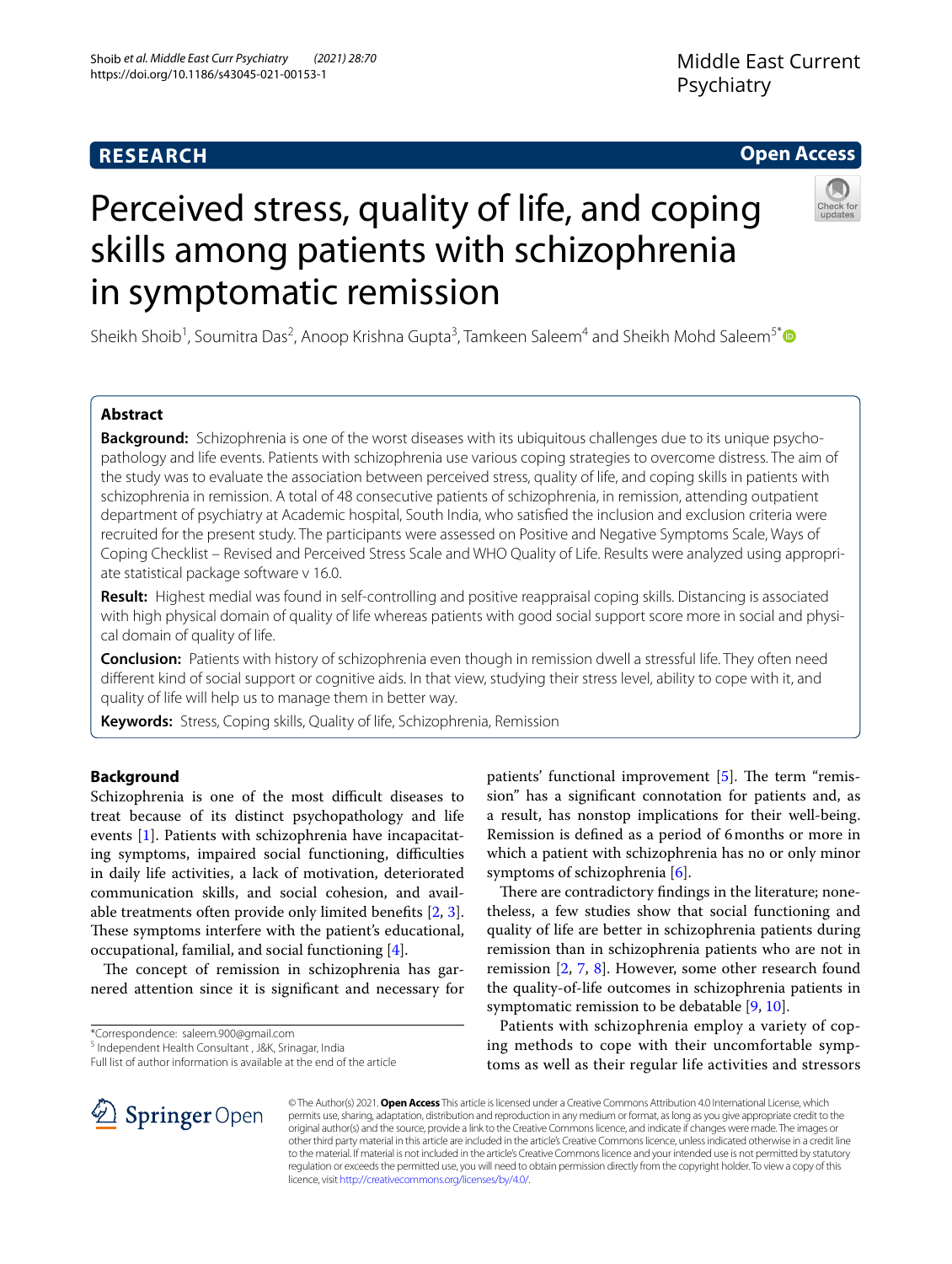[[11](#page-6-10)]. According to studies, persons with schizophrenia frequently engage in avoidance or distraction, drug use, and social seclusion in order to cope with symptoms and control their sufering [[12](#page-6-11)]. To deal with stressful events, they frequently employ "emotion-focused" and "passive coping" tactics. They frequently avoid confronting pressures rather than considering potential solutions [[13\]](#page-6-12).

According to one study, patients with schizophrenia typically utilize the coping strategy of seeking social support, which is followed by "accepting and daydreaming" and "active and growth-oriented coping." The findings also revealed that those who employed "active and growth-oriented coping" more frequently had fewer negative symptoms, a lower level of disability, and a higher quality of life [[14\]](#page-6-13). Many researchers have also found that patients frequently employ "help seeking" or "seeking social support" to cope with psychotic, non-psychotic symptoms, and day-to-day life pressures [\[15](#page-6-14), [16\]](#page-6-15).

Psychiatrists in India are relieved by the absence of psychotic symptoms in patients with schizophrenia during routine out-patient assessments in frantic psychiatric clinics. However, their interior experiences, such as perceived stress and coping, are rarely measured. Lack of sleep  $[17]$  $[17]$ , mastery  $[18]$ , family support  $[19]$  $[19]$ , and less use of atypical antipsychotics [[20\]](#page-6-19) have all been linked to poor quality of life in schizophrenia patients. Coping styles, among other things, have been linked to general QOL [[21\]](#page-6-20). According to a recent Asian study, personal empowerment was the best predictor of QOL in schizophrenia [[22\]](#page-6-21). Both positive and negative coping mechanisms were found to be strongly associated to QOL [\[23](#page-6-22)]. The objective standard of life, on the other hand, does not guarantee good QOL  $[24]$  $[24]$ . Though the stress-vulnerability-coping model has been implicated in earlier western studies [[25\]](#page-6-24), such a model has not been discovered on the Indian subcontinent.

As a result, the current study sought to examine perceived stress, quality of life, and coping abilities in schizophrenia patients in symptomatic remission. Also, this study tried to explore the relationship between perceived stress and quality of life, duration of illness and coping skills, age group and coping styles, etc. We hypothesized that positive coping styles would improve quality of life in diferent domains, which might be seen more in younger group with shorter duration of illness.

#### **Methods**

#### **Study design**

It was a hospital-based cross sectional study conducted between January 2018 and September 2019 in Academic hospital, South India.

# **Sample**

Every patient with the diagnosis of schizophrenia was screened for remission within the study period. After meeting the inclusion and exclusion criteria, 48 patients from the outpatient Department of Psychiatry were included in the sample. Outpatients with a diagnosis of schizophrenia who were in remission (clinical and functional) and aged 18 to 65 years old met the inclusion criteria. Exclusion criteria included patients with full-blown symptomatology of schizophrenia, schizophrenia in remission accompanied by substance use (excluding nicotine), post-schizophrenic depression, and patients unable to participate in the trial due to a major medical ailment. The study comprised patients of both genders, between the ages of 18 and 65, with a DCR-10 diagnosis of schizophrenia and in remission (Clinical and Functional). Patients with a concomitant drug use disorder (excluding nicotine) or schizoafective disorder who were physically unft or reluctant to give consent were excluded from the trial. Written consent was obtained from all participants in the current study; also, the research ethics committee at the Government T.D Medical College, Alappuzha approved the study.

#### **Study instruments**

Researchers carried out the assessment using a set of standardized evaluation procedures after receiving proper training in the administration and scoring of all study instruments. In the current study, the Diagnostic Criteria for Research Accompanying the ICD-10 (DCR-10) were utilized for the diagnosis of patients with schizophrenia in asymptomatic remission (WHO 1992).

#### **Defnition of remission**

When a patient with schizophrenia is asymptomatic or has low levels of psychopathology for at least 6months, they are said to be in clinical remission. Additionally, the Positive and Negative Syndrome Scale [PANSS], a 30-item, 7-point  $(1-7)$  rating scale, was used to ensure remission. The PANSS (positive and negative symptoms scale) score of 3 on items 1–3 of the positive subscale; 1, 4, and 6 of the negative subscales; and 5 and 9 of the general psychopathologies' subscales were deemed to indicate low severity of symptoms or clinical remission [[26\]](#page-6-25). The Personal and Social Performance Scale (PSP) was used to assess functioning  $[27]$ . The PSP is a singleitem rating scale with a total of 100 points divided into ten equal intervals. The ratings are primarily based on an evaluation of the patient's functioning in four areas: (1) socially helpful activities, (2) personal and social interactions, (3) self-care, and (4) unsettling and aggressive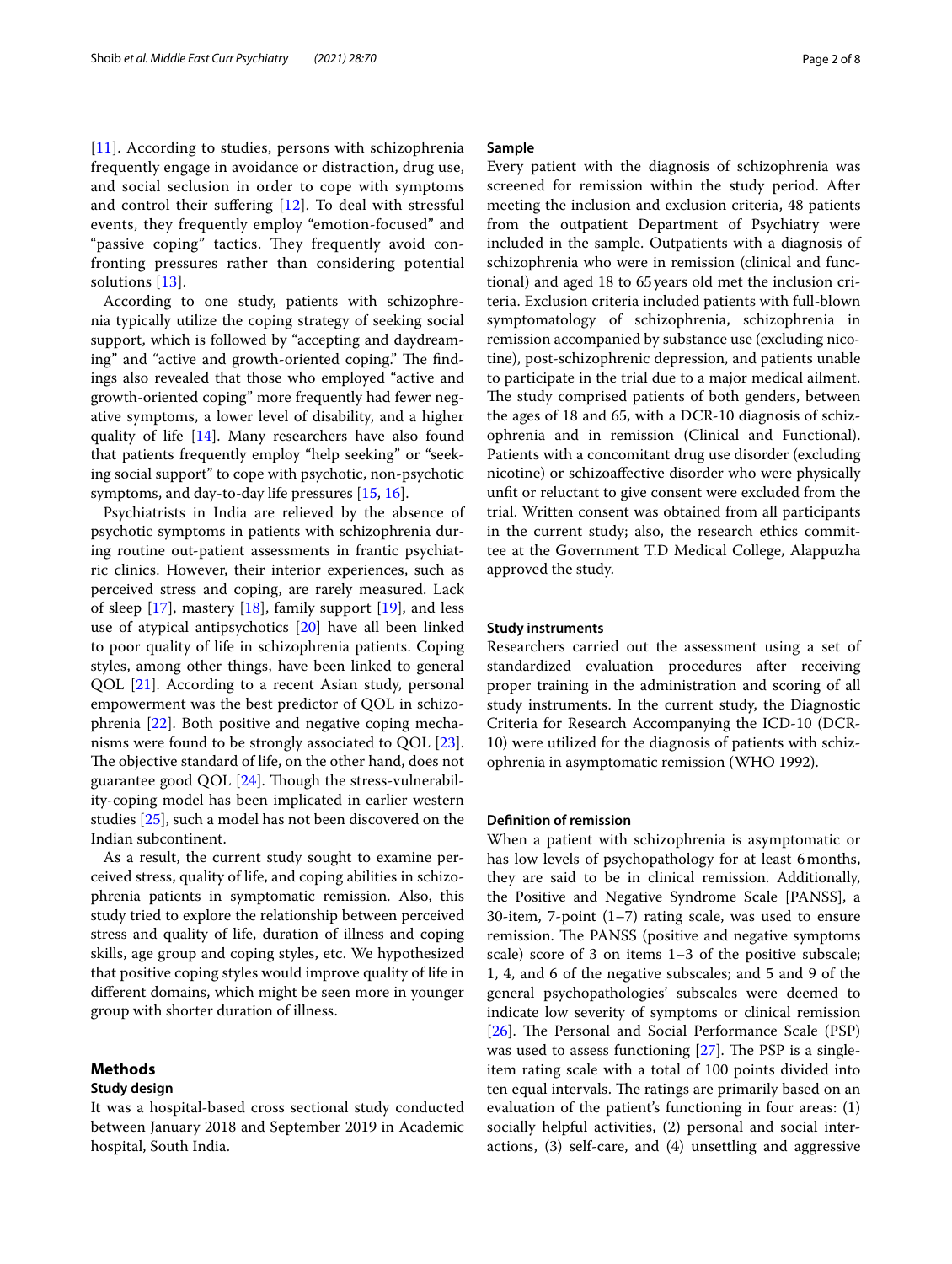behaviors. A total score of 80 or greater implies a state of "functional remission." Internal consistency reliability  $\alpha$  (alpha = 0.76) was adequate.

#### **Quality of life**

WHO QOL-BREF was used to assess quality of life. The WHO QOL-BREF consists of 26 questions in total. To provide a broad and complete assessment, one item from each of the WHO QOL-100's 24 components has been included. In addition, two elements from the aspect of Overall Quality of Life and General Health have been incorporated [\[28](#page-7-1)].

#### **Coping styles**

The revised Ways of Coping Checklist (WCC), which consists of 66 items measuring cognitive and behavioral strategies for coping with stressful experiences, was utilized. Confrontive coping, distancing, self-controlling, seeking social support, accepting responsibility, escapeavoidance, planful issue solving, and positive reappraisal are the coping subscales evaluated on a 4-point scale. The sum of the item scores yields the score on each subscale. With a Cronbach's alpha value of 0.89, this checklist is highly reliable [[29](#page-7-2)].

#### **Stress scale**

The Perceived Stress Scale (PSS) developed by Cohen, Kamarck, and Mermelstein [\[30](#page-7-3)] consisting of 14 items  $(0 = never; 1 = almost never; 2 = sometimes; 3 = fairly)$ often;  $4 = \text{very often}$  was used. Scores 0–18 show that there is low stress, 19–37 moderate stress, and 38–56 high perceived stress. The reliability of the scale is  $r = .78$ [[30\]](#page-7-3).

For this study, all the scales were translated into Malayalam using the World Health Organization's translation approach of translation-back-translation. This was done to make use of this particular questionnaire, more meaningful in our context where a large portion of the population is predominantly Malayalam speaking.

#### **Data collection process/procedure**

The study was explained to patients and relatives, and signed informed consent was obtained in each case. A complete history, general examination, systemic physical examination, mental status examination, necessary laboratory tests, and psychometric evaluation were performed on all participants. Psycho-socio-demographic and other clinical characteristics were obtained for each subject by completing a specifcally constructed proforma. The DCR-10 criteria were used to make the diagnosis. A consultant from the Department of Psychiatry reviewed each case and verifed the diagnosis.

Because 48 patients met the inclusion and exclusion criteria, 48 people were chosen as the study sample. The WHO Quality of Life [WHOQOL] questionnaire was then administered to the subjects, followed by the Ways of Coping Checklist - Revised (WCC) to measure the repertoire of coping abilities. These scales were specifically applied to each subject. During the trial, there was no interference with the patients' treatment. Additionally, PANSS and PSP scales were used to ensure remission and functioning respectively. All fndings were documented in a particular proforma for the present study.

#### **Statistical analysis**

Data was entered in a Microsoft Excel spreadsheet. Continuous variables were summarized as mean and standard deviation. Categorical variables were summarized as percentages. Chi-square test was used to test independence between two categorical variables. Spearman correlation was computed to assess the relationship between perceived stress and domains of quality of life. Mann-Whitney *U* test was used to compare diferences between two independent groups of patients. A *p* value of less than 0.05 was considered statistically signifcant. All statistical analysis was done using SPSS 16.0.

#### **Results**

Socio-demographic and clinical profle of patients is described in Table [1](#page-3-0). Majority of the patients were male and of age 40 or above, educated up to intermediate level. Most of them were unemployed from rural background belonging to lower socioeconomic status. Most of them were married and stayed in nuclear families. The age of onset was more than 20years. Onsets of illness in majority of the study subjects were between 21 and 40years. The duration of illness in majority of the study subjects were up to 20  $(\pm 11)$  years. Table [2](#page-3-1) indicates correlation between Ways of Coping and Quality of Life (QOL) among the patients of schizophrenia in asymptomatic remission. Findings revealed that distancing and seeking social support were positively related with G1 (Physical Domain) of QOL. Spearman correlation was computed to assess the relationship between perceived stress and domains of quality of life in patients of schizophrenia in asymptomatic remission. Table  $3$  reveals that there is a signifcant negative relationship of perceived stress with physical health and social relationships. The results are significant at the level of 0.05. The results also indicate that there is a trend of negative relationship of perceived stress with psychological health and environment. However, the fndings were not statistically signifcant.

Mann-Whitney *U* test was used to compare diferences between two independent groups of patients of schizophrenia in remission based on duration of illness.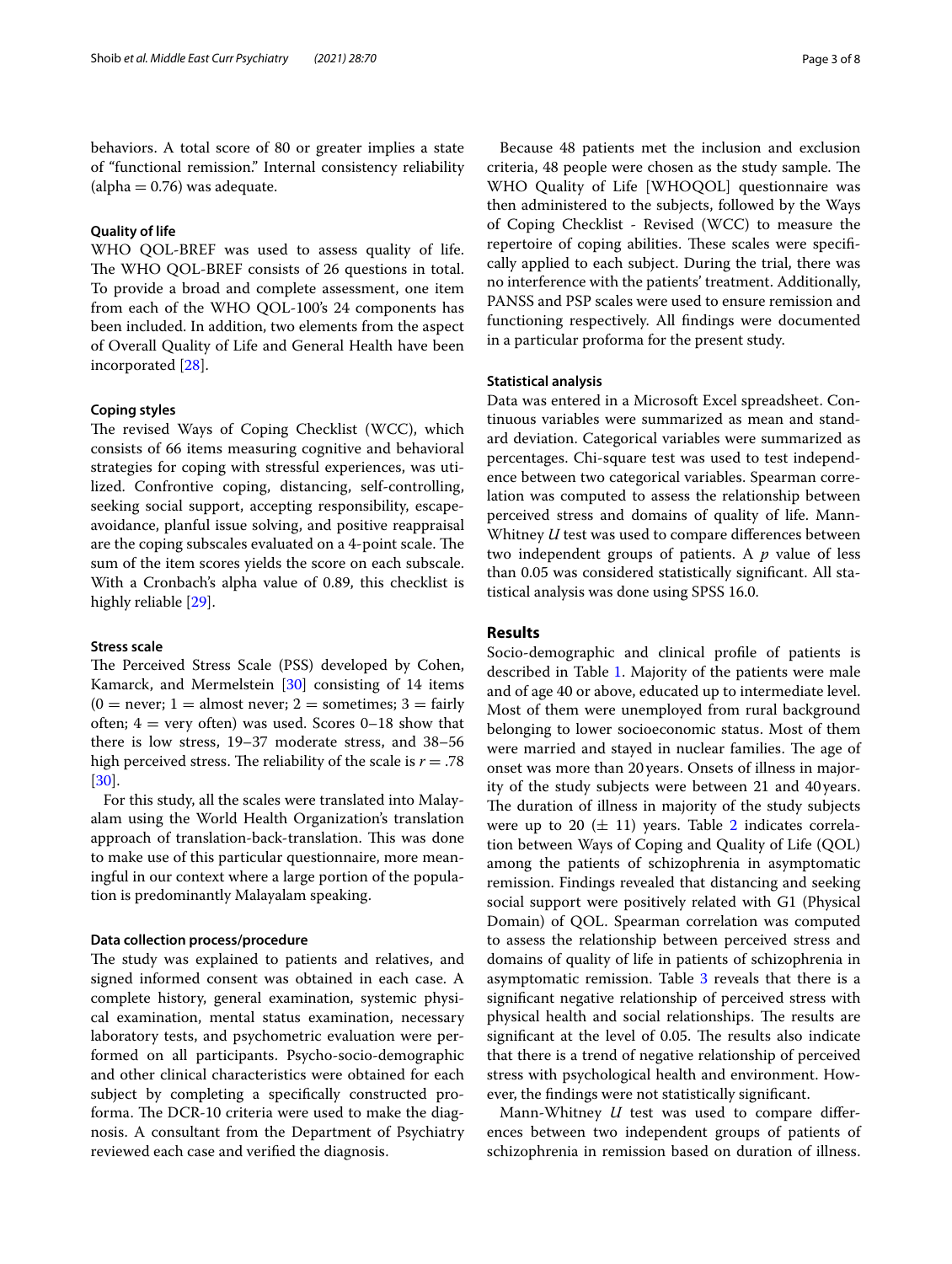## <span id="page-3-0"></span>**Table 1** Sociodemographic status of studied population

| Age                        | Male                                  | Female         | <b>Total</b> |
|----------------------------|---------------------------------------|----------------|--------------|
| Below 40                   | $\,8\,$                               | 13             | 21           |
| 40 and above               | 19                                    | $\,8\,$        | 27           |
| Total                      | 27                                    | 21             | 48           |
| <b>Education</b>           | <b>Education</b>                      | F              | $\%$         |
|                            | Illiterate and primary                | 17             | 35.4         |
|                            | Middle, high, and intermediate        | 22             | 45.8         |
|                            | Graduate, post graduate, professional | 9              | 18.8         |
|                            | Total                                 | 48             | 100          |
| <b>Marital status</b>      | <b>Marital status</b>                 | F              | %            |
|                            | Single                                | 12             | 25.0         |
|                            | Married                               | 33             | 68.8         |
|                            | Separated                             | 1              | 2.1          |
|                            | Divorced                              | $\overline{2}$ | 4.2          |
|                            | Total                                 | 48             | 100.0        |
| Socio economic status      | Socio economic status                 | F              | %            |
|                            | Upper and middle                      | 16             | 33.3         |
|                            | Lower                                 | 32             | 66.7         |
|                            | Total                                 | 48             | 100          |
| <b>Duration of illness</b> | <b>Duration of illness</b>            | F              | %            |
|                            | Up to 20 years                        | 33             | 68.8         |
|                            | 21 to 40 years                        | 15             | 31.2         |
|                            | Total                                 | 48             | 100.0        |
| Age of onset               | Age of onset                          | F              | $\%$         |
|                            | Up to 20 years                        | 14             | 29.2         |
|                            | 21 to 40 years                        | 34             | 70.8         |
|                            | Total                                 | 48             | 100.0        |

<span id="page-3-1"></span>**Table 2** Spearman correlation between Ways of Coping Checklist—Revised (WCC) and Quality of Life (WHOQOL-BREF)

|                                                | <b>WCC</b>            |                   |                  |                              |                             |                     |                               |                                |
|------------------------------------------------|-----------------------|-------------------|------------------|------------------------------|-----------------------------|---------------------|-------------------------------|--------------------------------|
|                                                | Confrontive<br>coping | <b>Distancing</b> | Self-controlling | Seeking<br>social<br>support | Accepting<br>responsibility | Escape<br>avoidance | Planful<br>problem<br>solving | <b>Positive</b><br>reappraisal |
| WHO-BRIF                                       |                       |                   |                  |                              |                             |                     |                               |                                |
| WHOQOL-<br><b>BREF</b> physical<br>health      | .147(.311)            | .512(.000)        | .219(.135)       | 656 (.000)                   | 306 (.053)                  | $-.036(.808)$       | .147(.711)                    | .147(.371)                     |
| WHOQOL-<br>BREF psychologi-<br>cal health      | .077(.601)            | 566 (.709)        | 542 (.601)       | .339(.711)                   | .240(.101)                  | .056(.736)          | 496 (.312)                    | .372(.312)                     |
| WHOQOL-<br><b>BREF</b> social<br>relationships | .024(0.871)           | 317 (082)         | .643.530         | 628 (.000)                   | 231(.114)                   | .055 (.709)         | 0.595(.652)                   | .489(.512)                     |
| WHOOOL-<br><b>BREF</b> environ-<br>ment        | .053(.721)            | 540 (.316)        | .579 (.231)      | .383(007)                    | .267(.66)                   | .109(.461)          | 51.8 (.407).                  | .418 (.503)                    |

The findings in Table [4](#page-4-1) indicate that the patients with the duration of illness up to 20years had usage of self-controlling, accepting responsibility, and planful problem solving as coping skill strategies. The findings were statistically signifcantly higher than the patient's group with the duration of illness of 21 to 40years. However, the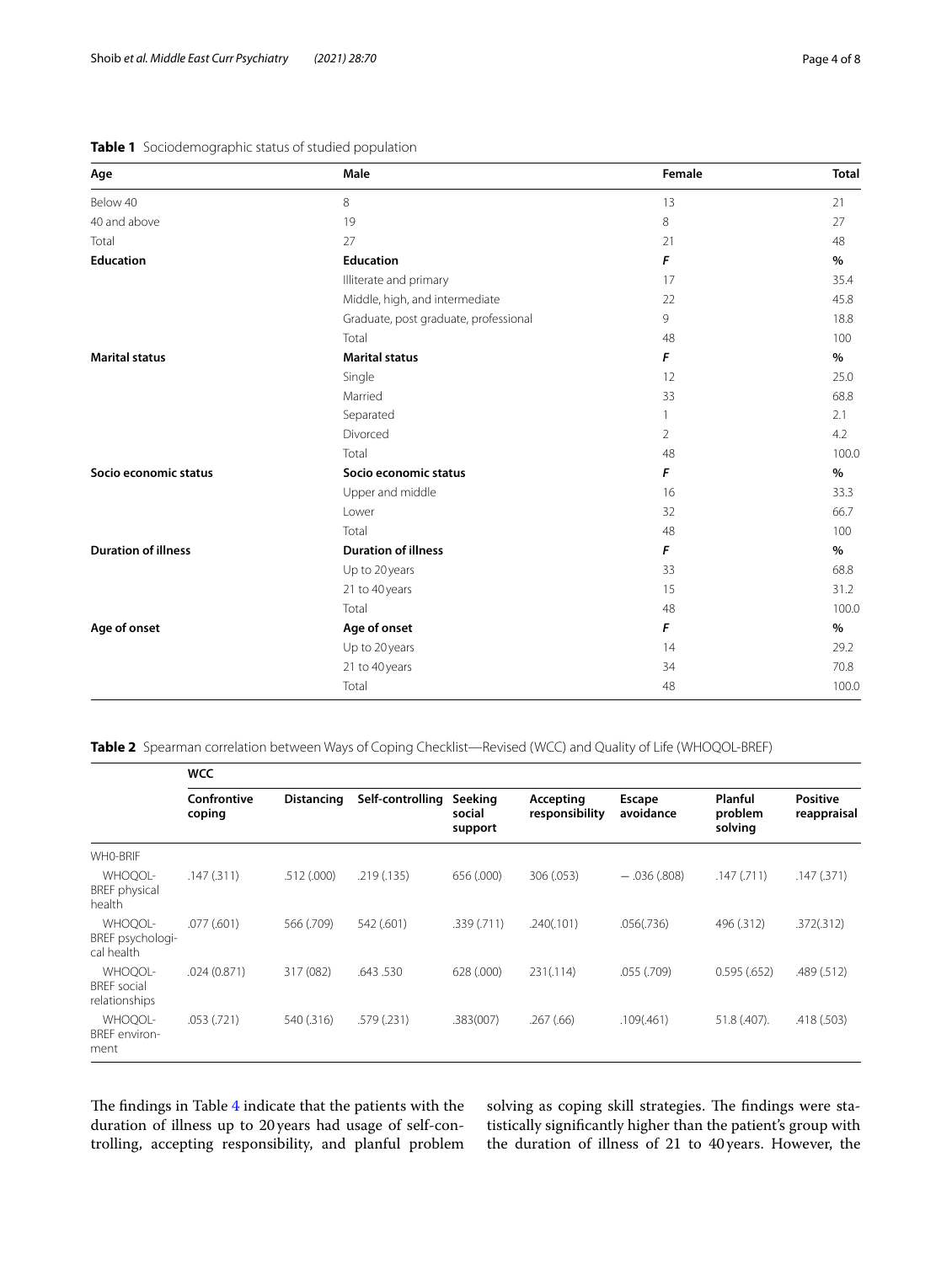<span id="page-4-0"></span>**Table 3** Spearman correlation between Perceived Stress Scale (PSS) and quality of life (QoL)

| QOL facets* PSS                  | Perceived Stress p value<br>Scale |         |  |
|----------------------------------|-----------------------------------|---------|--|
| WHOQOL-BREFd physical health     | $-318$                            | $0.01*$ |  |
| WHOQOL-BREF psychological health | $-257$                            | 0.08    |  |
| WHOQOL-BREF social relationships | $-464$                            | $0.01*$ |  |
| WHOQOL-BREF environment          | .025                              | 0.08    |  |

\**p* value <0.05 signifcant

<span id="page-4-1"></span>**Table 4** Mann-Whitney *U* test for duration of illness (DUI) and "ways of coping in patients of schizophrenia with symptomatic remission"

| <b>Scales</b>            | Mean rank (DUI) | <i>p</i> value |        |  |
|--------------------------|-----------------|----------------|--------|--|
|                          | Up to 20 years  | 21 to 40 years |        |  |
| Confrontive coping       | 25.23           | 22.90          | .54    |  |
| Distancing               | 26.56           | 19.97          | .11    |  |
| Self-controlling         | 27.58           | 17.73          | $.01*$ |  |
| Seeking social support   | 26.64           | 19.80          | .11    |  |
| Accepting responsibility | 28.05           | 16.70          | $.01*$ |  |
| Escape-avoidance         | 23.23           | 27.30          | $.05*$ |  |
| Planful problem-solving  | 27.80           | 17.23          | $.01*$ |  |
| Positive reappraisal     | 25.91           | 21.40          | .27    |  |

\**p* value <0.05 signifcant

<span id="page-4-2"></span>**Table 5** Mann-Whitney *U* test for "age-groups" and "ways of coping in patients of schizophrenia with asymptomatic remission"

| <b>WCC</b>               | Mean rank    | <i>p</i> value      |        |  |
|--------------------------|--------------|---------------------|--------|--|
|                          | Age below 40 | Age 40 and<br>above |        |  |
| Confrontive coping       | 24.69        | 24.35               | .92    |  |
| Distancing               | 26.9         | 22.63               | .27    |  |
| Self-controlling         | 28.36        | 21.50               | .08    |  |
| Seeking social support   | 27.95        | 21.81               | .12    |  |
| Accepting responsibility | 29.17        | 20.87               | $.02*$ |  |
| Escape-avoidance         | 22.5         | 26.06               | .06    |  |
| Planful problem-solving  | 29.33        | 20.74               | $.02*$ |  |
| Positive reappraisal     | 27.31        | 22.31               | .19    |  |

\*\**p* value <0.05 signifcant

other group with the duration of illness of 21 to 40years had involvement of escape-avoidance as a coping skill. The results were significant ( $p < 0.05$ ). Mann-Whitney *U* test was used to compare diferences between two independent groups of patients of schizophrenia in asymptomatic remission based on age, i.e., below 40 and above 40 years of age as shown in Table [5.](#page-4-2) The findings indicate <span id="page-4-3"></span>**Table 6** Median and interquartile (IQ) range of Ways of Coping Checklist (WCC)

| Scale                           | Median | Inter<br>quartile<br>range |
|---------------------------------|--------|----------------------------|
|                                 |        |                            |
| <b>Confrontive coping</b>       | 0      | $0 - 1$                    |
| Distancing                      | 17     | $11 - 18$                  |
| Self-controlling                | 20     | $15 - 21$                  |
| Seeking social support          | 12     | $10 - 14$                  |
| <b>Accepting responsibility</b> | 12     | $8.25 - 12$                |
| Escape-avoidance                | 0      | 0                          |
| Planful problem-solving         | 17.5   | $12 - 18$                  |
| Positive reappraisal            | 20     | $18 - 21$                  |

that the patients with the age below 40years had usage of accepting responsibility and planful problem solving as coping skill strategies. The findings were significantly higher than the patient's group with the age above 40 years. The results are significant at  $p < 0.05$ . There were non-signifcant diferences between the groups on confrontive coping, distancing, self-controlling, seeking social support, escaping avoidance, and positive reappraisal. Table [6](#page-4-3) describes the highest median and interquartile (IQ) range of Ways of Coping Checklist (WCC). It was found that the highest medial was found in selfcontrolling and positive reappraisal coping skills next to planful problem-solving in patients of schizophrenia in asymptomatic remission.

# **Discussion**

This is the first study to use the stress-vulnerability-coping model on Indian patients with schizophrenia. Previous Indian research have focused solely on QOL [[31,](#page-7-4) [32](#page-7-5)]. Grover et al. [[33\]](#page-7-6) investigated religiosity and spirituality as coping mechanisms. The majority of Indian studies on coping have been undertaken on carers rather than patients  $[33-36]$  $[33-36]$ . This underscores the neglect of the latter demographic in Indian research, despite the fact that they have been extensively studied in the west. Because most patients are expected to achieve remission and live a long life as a result of contemporary medicines and rehabilitation programs, it is sensible to address the quality of their lives [\[37](#page-7-8)]. Because the majority of these patients are of average intellect, understanding their coping mechanisms can be benefcial during psychotherapeutic sessions.

The sociodemographic profile has been similar with fndings from previous Indian and Asian studies on schizophrenia [[22](#page-6-21), [33,](#page-7-6) [35](#page-7-9)].

Schizophrenia is a severe mental disorder that has a terrible impact on both the patient and his or her family.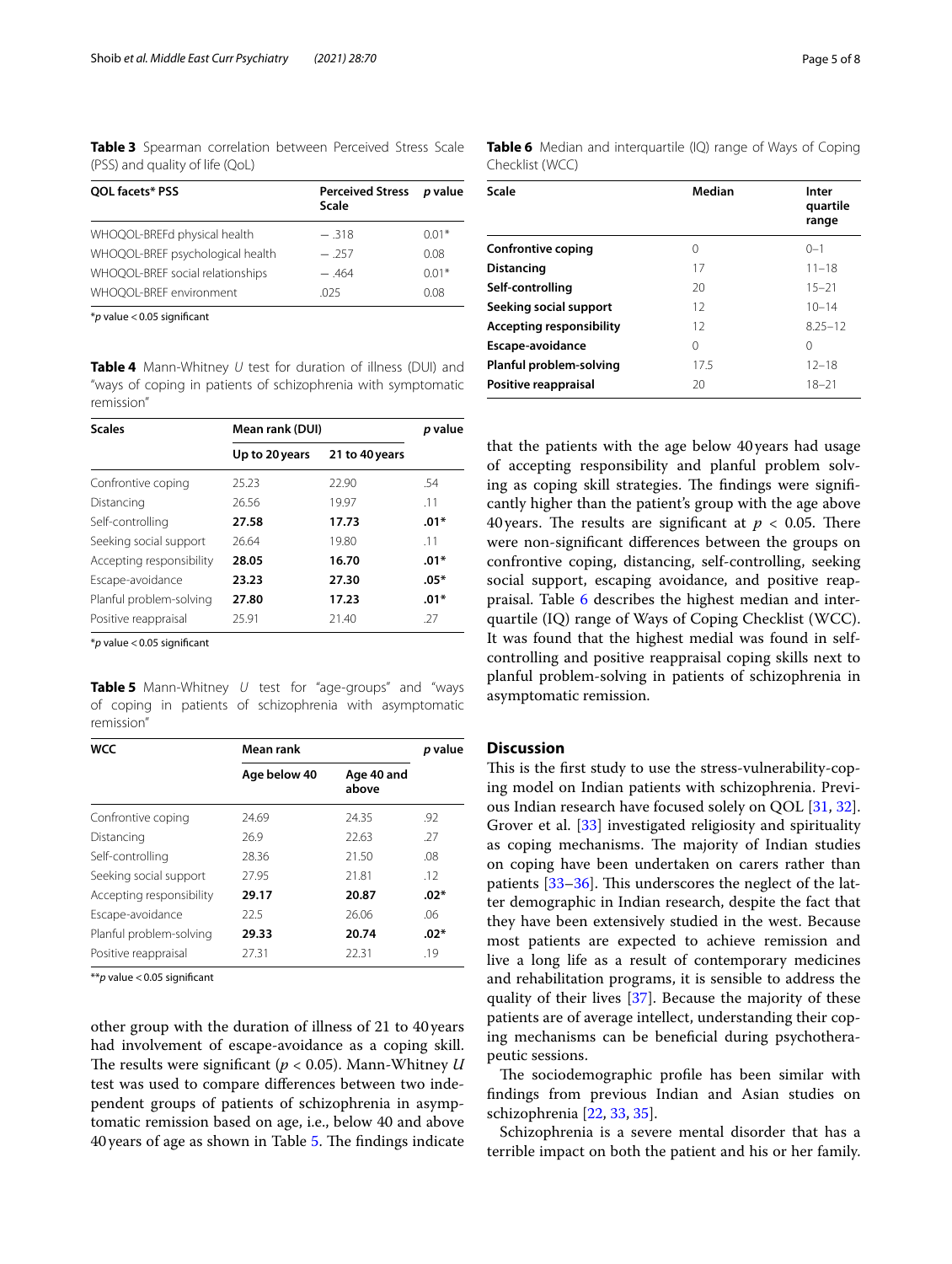This is because the condition is chronic and frequently causes long-term disability. Positive symptoms such as aggressive behavior, delusions, and hallucinations cause problems for patients, as do negative symptoms such as low motivation and inadequate self-care [\[38](#page-7-10)]. The potential for social relationships is frequently decreased, as are career options. Modern treatment methods have assisted a huge number of patients in controlling positive symptoms and greatly improving, but many continue to exhibit deficiencies in numerous areas of functioning [\[20](#page-6-19)]. As a result, persistent mental illness places a signifcant strain on the patient, his or her family, and the community.

Distancing, seeking social support, accepting responsibility, and positive reappraisal have all been proven to aid in stress management, as have prior studies [\[39](#page-7-11)]. Seeking social support afected both the physical and social dimensions of QOL. Indian society has recently seen a shift from extended-joint families to nuclear families, which may have been caused by migration, acculturation, and modernity [\[40\]](#page-7-12). Seeking social skills in such a situation might be tough. In rural India, the traditional concept of extended families may be the norm, and hence, a study comparing diferent societal strata may reveal variances in coping techniques. Distancing was discovered to be crucial in maintaining physical QOL. According to the fndings of this study, perceived stress has a detrimental and signifcant impact on physical, psychological, and social domains. Similarly, in a Spanish study, perceived stress was found to mediate poor QOL in schizophrenic individuals [[41](#page-7-13)]. Furthermore, QOL in schizophrenia patients is lower when compared to health controls, which may worsen the situation  $[41]$  $[41]$ . As a result, its evaluation becomes critical in day-to-day clinic practice. This may also explain the signifcance of strengthening clinician skills in reducing perceived stress, as demonstrated in a Korean study [[42](#page-7-14)]. Only local interventional studies could determine whether such an application would improve QOL.

Quality of life and coping techniques appear to be inextricably linked. Utilizing negative coping methods was connected with a lower quality of life, whereas using positive coping strategies was associated with a higher quality of life [\[23](#page-6-22)]. In this study, both types of coping techniques were adopted by asymptomatic patients, dispelling the prevalent idea that psychopathology is the primary determinant of QOL. The adoption of positive and negative coping mechanisms is also linked to a subjective assessment of the severity of the illness. According to Ritsner MS et al. [\[21](#page-6-20)], 62.2% of patients' coping patterns stayed stable over time, 19.6% of patients' coping patterns became unfavorable, and 18.2% of patients' coping patterns became favorable. Each temporal coping type is associated with a distinct pattern of clinical and psychosocial variable changes. Schizophrenia patients utilize a variety of coping strategies to alleviate their distress. Controlling for intake symptom severity and impairments in adaptive coping (acceptance, planning, and seeking help) predicted a proportionate increase in schizophrenia symptoms over time.

Coping refers to a person's continually shifting cognitive and behavioral efforts to manage a stressful encounter. Problem-solving methods and emotion-processing strategies are two types of coping strategies. The former refers to issue-solving procedures, whereas the latter refers to methods through which an individual regulates his or her emotional response to a problem scenario. Emotion-focused coping techniques are more likely to be used in cases of chronic stress and schizophrenia. Identifying and resolving such coping strategies might assist the doctor in tailoring cognitive strategies [[21,](#page-6-20) [43\]](#page-7-15).

Healthy coping methods like as self-control, accepting responsibility, and planned problem-solving were found to be much more prevalent during the early stages of the illness. This represents how younger schizophrenia patients adapt and cope with their circumstances. Those who have been demonstrated to have greater QOL are more likely to be employed and earning [[22\]](#page-6-21). In our study, patients with advanced illness, on the other hand, tended to avoid or flee settings. This suggests that cognitive therapies aimed at increasing self-efficacy and social support are likely to improve patients' psychological wellbeing. Rehabilitation programs may be able to help with this.

Culturally, younger people, particularly men, are expected to work in order for their families to survive. As a result, younger patients were seen to exhibit positive coping abilities such as taking duties and problem-solving planning. Folsom et al. 2009 discovered that elderly patients had higher mental health QOL. It is critical that these patients commit to treatment in order to improve such positive coping abilities.

This study does have some drawbacks. This is a crosssectional study from a single center with a limited sample size. This cannot be applied to the entire Asian or national population.

#### **Conclusions**

The ability to cope with distress substantially contributes to the quality of life in the patients.

The supportive and psychoeducation strategies, coping skill training, rehabilitation programs, and cognitive-behavioral therapy focused to manage psychotic symptoms, enhance self-efficacy, and decrease distress could help patients to employ more adaptive coping strategies and improve their quality of life.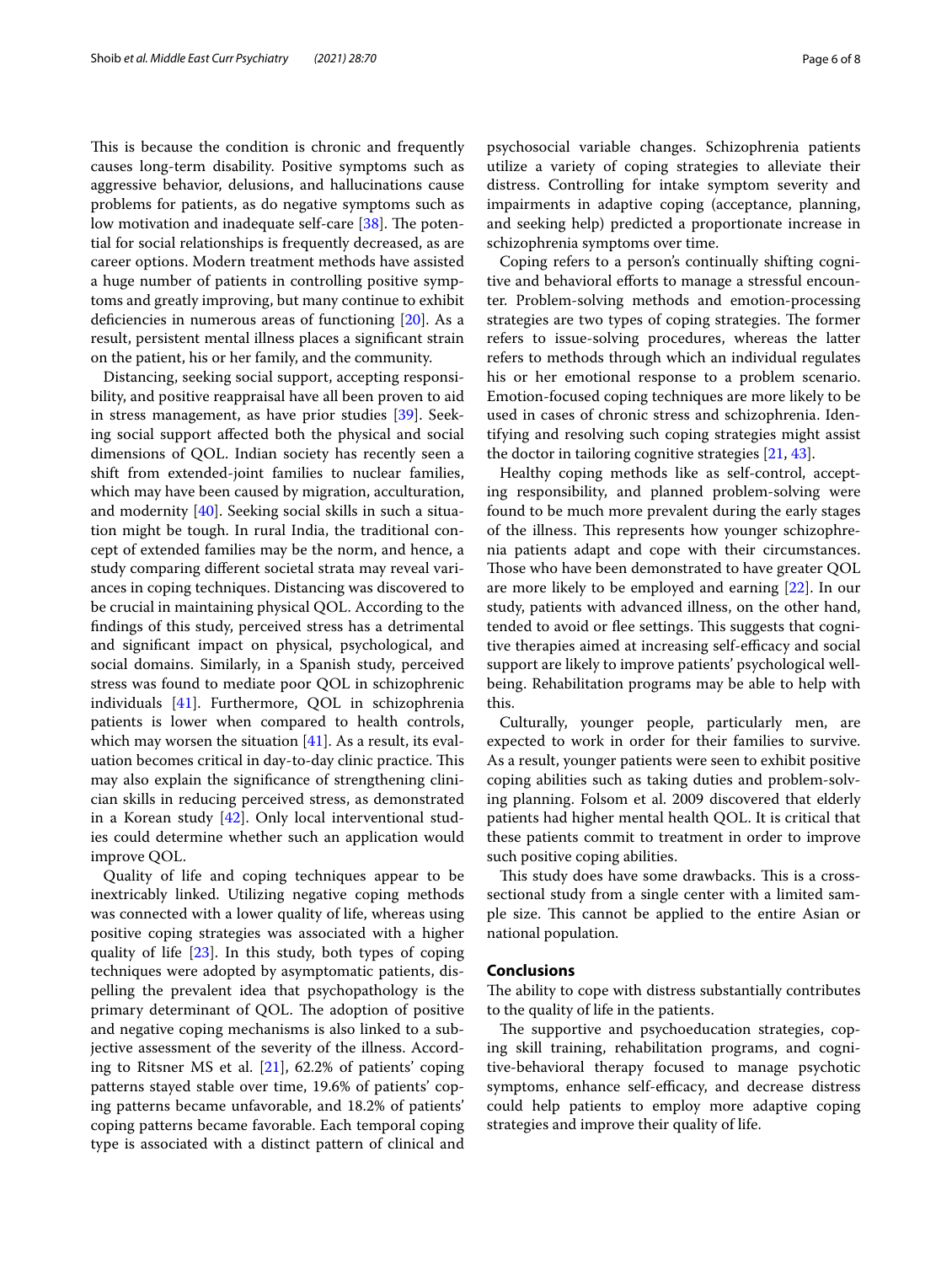#### **Abbreviations**

QOL: Quality of life; WHO: World Health Organization; ICD: International Classifcation of Diseases; WCC: Ways of Coping Checklist; DUI: Duration of illness; PSS: Perceived Stress Scale; IQ: Interquartile.

#### **Acknowledgements**

The authors are highly thankful to all the authors whose manuscripts have been consulted during this study. Gratitude to all the patients who gave consent to be part of this study.

#### **Authors' contributions**

SS: conceptualization, formal analysis, methodology, writing—original draft, data curation, validation, Visualization, investigation, project administration, resources, supervision, writing–review and editing. SD, AKG, and TS: conceptualization, formal analysis, methodology, writing—original draft, data curation, validation, visualization. SMS: conceptualization, data curation, formal analysis, methodology, writing—review and editing, investigation, project administration, resources, supervision. The authors read and approved the final manuscript.

#### **Funding**

Nil

## **Declarations**

#### **Ethics approval and consent to participate**

All ethical considerations related to scientifc research in humans have been taken into account in accordance with the Declaration of Helsinki [\[44](#page-7-16)]. Written consent was obtained from all participants in the current study; also, the research ethics committee at the Government T.D Medical College, Alappuzha, approved to conduct the current research dated [2012-15].

#### **Consent for publication**

The consent for publication has been given by all the authors who contributed in the study.

#### **Competing interests**

The authors declare that there are no competing interests.

#### **Author details**

<sup>1</sup> JLNM Hospital, J&K, Srinagar, India. <sup>2</sup>RMH & NWMH, Melbourne, Australia.<br><sup>3</sup>National Medical College, Birquni, Nepal. <sup>4</sup>International Islamic University. National Medical College, Birgunj, Nepal. <sup>4</sup>International Islamic University, Islamabad, Pakistan. <sup>5</sup>Independent Health Consultant, J&K, Srinagar, India.

# Received: 22 August 2021 Accepted: 13 October 2021

#### **References**

- <span id="page-6-0"></span>1. Read J, Haslam N, Sayce L, Davies E (2006) Prejudice and schizophrenia: a review of the 'mental illness is an illness like any other' approach. Acta Psychiatr Scand 114(5):303–318. [https://doi.org/10.1111/j.1600-0447.](https://doi.org/10.1111/j.1600-0447.2006.00824.x) [2006.00824.x](https://doi.org/10.1111/j.1600-0447.2006.00824.x)
- <span id="page-6-1"></span>2. Emsley R, Rabinowitz J, Medori R, Early Psychosis Global Working Group (2007) Remission in early psychosis: rates, predictors, and clinical and functional outcome correlates. Schizophr Res 89(1-3):129–139. [https://](https://doi.org/10.1016/j.schres.2006.09.013) [doi.org/10.1016/j.schres.2006.09.013](https://doi.org/10.1016/j.schres.2006.09.013)
- <span id="page-6-2"></span>3. Tarbox SI, Addington J, Cadenhead KS et al (2014) Functional development in clinical high risk youth: prediction of schizophrenia versus other psychotic disorders. Psychiatry Res 215(1):52–60. [https://doi.org/10.](https://doi.org/10.1016/j.psychres.2013.10.006) [1016/j.psychres.2013.10.006](https://doi.org/10.1016/j.psychres.2013.10.006)
- <span id="page-6-3"></span>4. Fan X, Henderson DC, Nguyen DD et al (2008) Posttraumatic stress disorder, cognitive function and quality of life in patients with schizophrenia. Psychiatry Res 159(1-2):140–146. [https://doi.org/10.1016/j.psychres.2007.](https://doi.org/10.1016/j.psychres.2007.10.012) [10.012](https://doi.org/10.1016/j.psychres.2007.10.012)
- <span id="page-6-4"></span>5. Ciudad A, Alvarez E, Bobes J, San L, Polavieja P, Gilaberte I (2009) Remission in schizophrenia: results from a 1-year follow-up observational study. Schizophr Res 108(1-3):214–222. [https://doi.org/10.1016/j.schres.2008.12.](https://doi.org/10.1016/j.schres.2008.12.004) [004](https://doi.org/10.1016/j.schres.2008.12.004)
- <span id="page-6-5"></span>6. Andreasen NC, Carpenter WT Jr, Kane JM, Lasser RA, Marder SR, Weinberger DR (2005) Remission in schizophrenia: proposed criteria and rationale for consensus. Am J Psychiatry 162(3):441–449. [https://doi.org/](https://doi.org/10.1176/appi.ajp.162.3.441) [10.1176/appi.ajp.162.3.441](https://doi.org/10.1176/appi.ajp.162.3.441)
- <span id="page-6-6"></span>7. Lasser RA, Nasrallah H, Helldin L et al (2007) Remission in schizophrenia: applying recent consensus criteria to refne the concept. Schizophr Res 96(1-3):223–231. <https://doi.org/10.1016/j.schres.2007.05.003>
- <span id="page-6-7"></span>8. Bodén R, Sundström J, Lindström E, Lindström L (2009) Association between symptomatic remission and functional outcome in frst-episode schizophrenia. Schizophr Res 107(2-3):232–237. [https://doi.org/10.1016/j.](https://doi.org/10.1016/j.schres.2008.10.004) [schres.2008.10.004](https://doi.org/10.1016/j.schres.2008.10.004)
- <span id="page-6-8"></span>9. van Os J, Drukker M, Campo J, Meijer J, Bak M, Delespaul P (2006) Validation of remission criteria for schizophrenia. Am J Psychiatry 163(11):2000– 2002.<https://doi.org/10.1176/ajp.2006.163.11.2000>
- <span id="page-6-9"></span>10. Wunderink L, Nienhuis FJ, Sytema S, Wiersma D (2007) Predictive validity of proposed remission criteria in frst-episode schizophrenic patients responding to antipsychotics. Schizophr Bull 33(3):792–796. [https://doi.](https://doi.org/10.1093/schbul/sbl015) [org/10.1093/schbul/sbl015](https://doi.org/10.1093/schbul/sbl015)
- <span id="page-6-10"></span>11. Lysaker PH, Tsai J, Hammoud K, Davis LW (2009) Patterns of coping preference among persons with schizophrenia: associations with self-esteem, hope, symptoms and function. Int J Behav Consult Ther 5(2):192–208
- <span id="page-6-11"></span>12. Singh G, Sharan P, Kulhara P (2002) Coping with hallucinations in schizophrenia: a correlational study. Hong Kong J Psychiatry 12(3):5–11+23
- <span id="page-6-12"></span>13. Wilder-Willis KE, Shear PK, Stefen JJ, Borkin J (2002) The relationship between cognitive dysfunction and coping abilities in schizophrenia. Schizophr Res 55(3):259–267. [https://doi.org/10.1016/s0920-9964\(01\)](https://doi.org/10.1016/s0920-9964(01)00211-0) [00211-0](https://doi.org/10.1016/s0920-9964(01)00211-0)
- <span id="page-6-13"></span>14. Shah R, Grover S, Kulhara P (2017) Coping in residual schizophrenia: re-analysis of ways of coping checklist. Indian J Med Res 145(6):786–795. [https://doi.org/10.4103/ijmr.IJMR\\_1927\\_14](https://doi.org/10.4103/ijmr.IJMR_1927_14)
- <span id="page-6-14"></span>15. Raguram R (1993) An exploratory study of coping styles in schizophrenic patients. Indian J Psychiatry 35(1):22–26
- <span id="page-6-15"></span>16. Shah R, Kulhara P, Grover S, Kumar S, Malhotra R, Tyagi S (2011) Relationship between spirituality/religiousness and coping in patients with residual schizophrenia. Qual Life Res 20(7):1053–1060. [https://doi.org/10.](https://doi.org/10.1007/s11136-010-9839-6) [1007/s11136-010-9839-6](https://doi.org/10.1007/s11136-010-9839-6)
- <span id="page-6-16"></span>17. Hofstetter JR, Lysaker PH, Mayeda AR (2005) Quality of sleep in patients with schizophrenia is associated with quality of life and coping. BMC Psychiatry 5(1):13Available from.<https://doi.org/10.1186/1471-244X-5-13>
- <span id="page-6-17"></span>18. Hsiao CY, Hsieh MH, Tseng CJ, Chien SH, Chang CC (2012) Quality of life of individuals with schizophrenia living in the community: relationship to socio-demographic, clinical and psychosocial characteristics. J Clin Nurs 21(15–16):2367–2376
- <span id="page-6-18"></span>19. Gaite L, Vμzquez-Barquero JL, Borra C, Ballesteros J, Schene A, Welcher B, Thornicroft G, Becker T, Ruggeri M, Group the ES (2002) Quality of life in patients with schizophrenia in fve European countries: the EPSILON study. Acta Psychiatr Scand 2002 105:283–292
- <span id="page-6-19"></span>20. Lambert M, Naber D (2004) Current issues in schizophrenia: overview of patient acceptability, functioning capacity and quality of life. CNS Drugs 18(Suppl 2):5–43. <https://doi.org/10.2165/00023210-200418002-00002>
- <span id="page-6-20"></span>21. Ritsner MS, Gibel A, Ponizovsky AM, Shinkarenko E, Ratner Y, Kurs R (2006) Coping patterns as a valid presentation of the diversity of coping responses in schizophrenia patients. In: Ritsner MS (ed) Sha'ar Menashe Mental Health CenterPsychiatry research, vol 144. Elsevier Science, Hadera, pp 139–152
- <span id="page-6-21"></span>22. Cai C, Yu L (2017) Quality of life in patients with schizophrenia in China: relationships among demographic characteristics, psychosocial variables, and symptom severity. J Psychosoc Nurs Ment Health Serv 55(8):48–54
- <span id="page-6-22"></span>23. Holubova M, Prasko J, Matousek S et al (2016) Comparison of self-stigma and quality of life in patients with depressive disorders and schizophrenia spectrum disorders - a cross-sectional study. Neuropsychiatr Dis Treat 12:3021–3030Published 2016 Nov 24. [https://doi.org/10.2147/NDT.S1215](https://doi.org/10.2147/NDT.S121556) [56](https://doi.org/10.2147/NDT.S121556)
- <span id="page-6-23"></span>24. Skantze K, Malm U, Dencker S, May P, Corrigan P (1993) Comparison of quality of life with standard of living in schizophrenic patients. Br J Psychiatry 161:797–801
- <span id="page-6-24"></span>25. Lawrence R, Bradshaw T, Mairs H (2006) Group cognitive behavioural therapy for schizophrenia: a systematic review of the literature. J Psychiatr Ment Health Nurs 13(6):673–681
- <span id="page-6-25"></span>26. Wallwork RS, Fortgang R, Hashimoto R, Weinberger DR, Dickinson D (2012) Searching for a consensus fve-factor model of the positive and